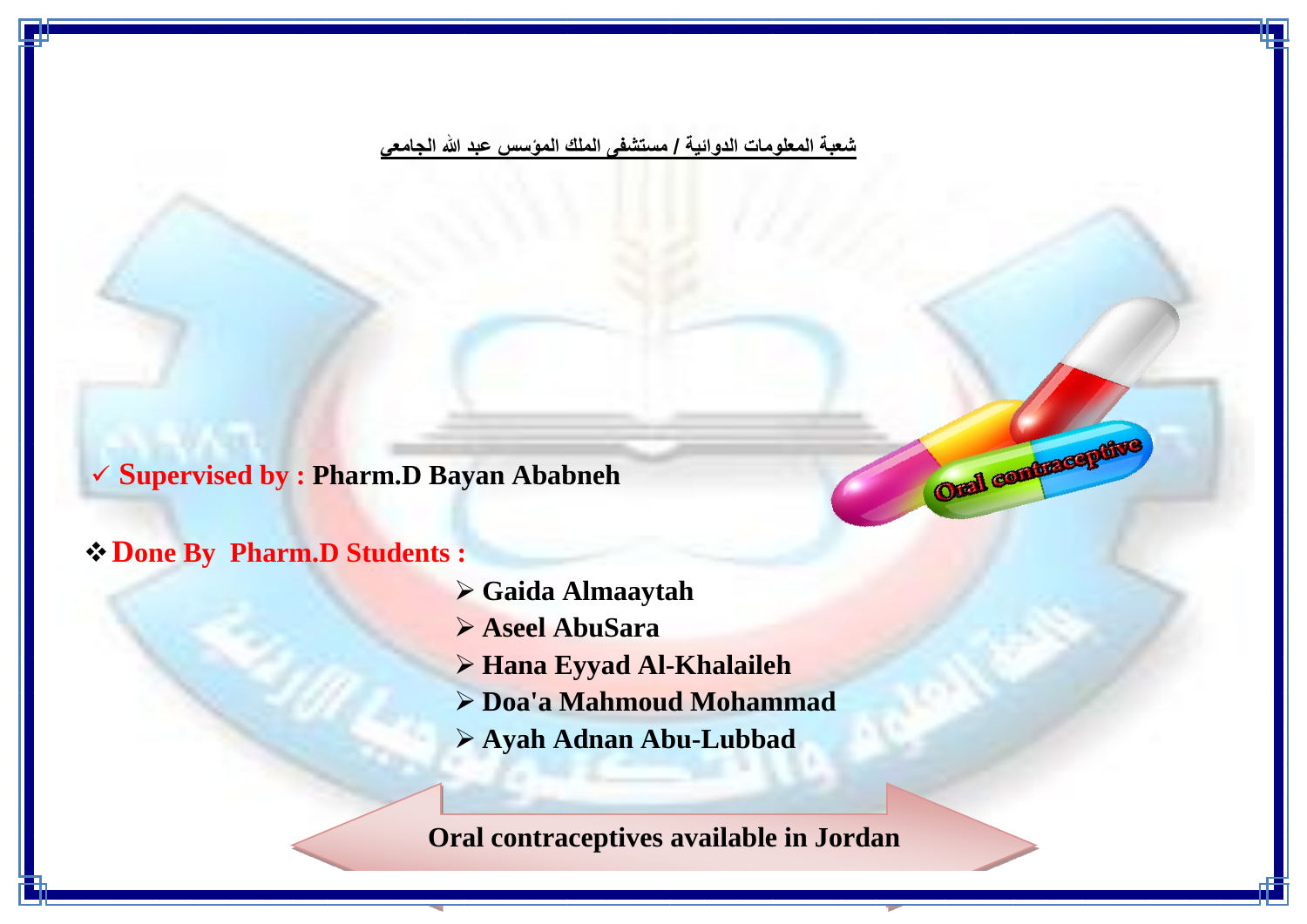| #                       | <b>Combined Oral Contraceptives</b> |                          |                                           |                          |                                          |              |
|-------------------------|-------------------------------------|--------------------------|-------------------------------------------|--------------------------|------------------------------------------|--------------|
|                         |                                     | <b>Generic Name</b>      | <b>Brand Name</b>                         | <b>Picture</b>           | <b>Dose</b>                              | <b>Price</b> |
| $\mathbf{1}$            | Levonorgestrel                      |                          | <b>Microgynon</b>                         | $\odot$<br>Microgynon'30 | $0.15$ mg / $0.03$ mg                    | $1.6$ JD     |
|                         |                                     |                          | <b>Nordiol</b>                            | Reogynon"Grageas         | 250 mcg/ 50mcg                           | 1.34 JD      |
| $\overline{2}$          | <b>Desogestrel</b>                  |                          | <b>Gracial</b>                            |                          | $0.025 + 0.125$ mg /<br>$0.04 + 0.03$ mg | 5.27 JD      |
|                         |                                     | <b>Ethinyl Estradiol</b> | <b>Marvelon</b><br><b>FRANKLONE MINER</b> | $0.15$ mg/ $0.030$ mg    | 2.83<br>JD                               |              |
| $\mathbf{3}$            | Norethindrone                       |                          | <b>Kliogest</b>                           | <b>Kliogest</b>          | $1 \text{ mg}/ 2 \text{ mg}$             | 5.53 JD      |
| $\overline{\mathbf{4}}$ | <b>Dydrogesterone</b>               |                          | <b>Femoston</b>                           | femoston                 | 10mg/1mg                                 | 6.86 JD      |
|                         |                                     |                          |                                           |                          | 10mg/2mg                                 | 7.24 JD      |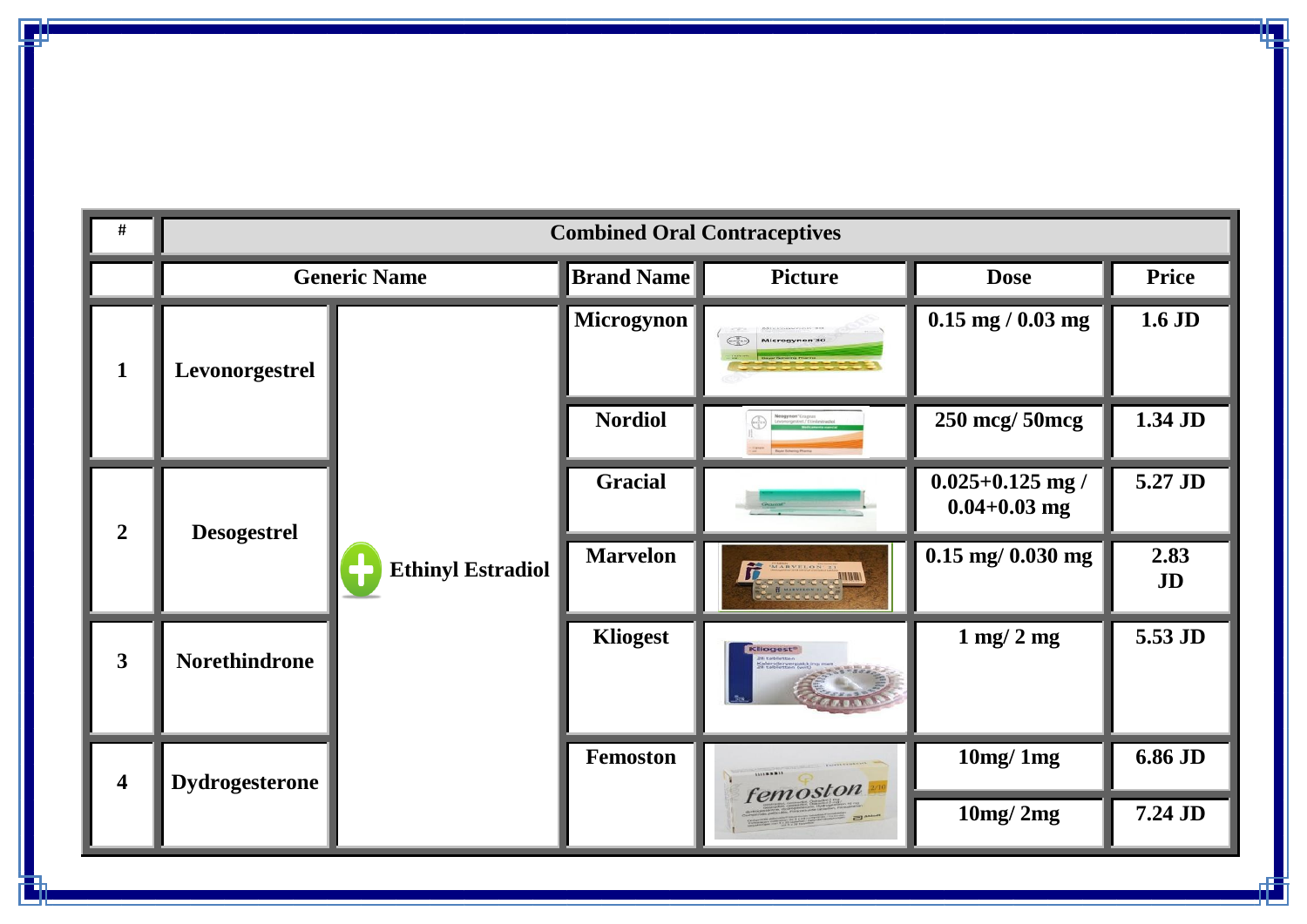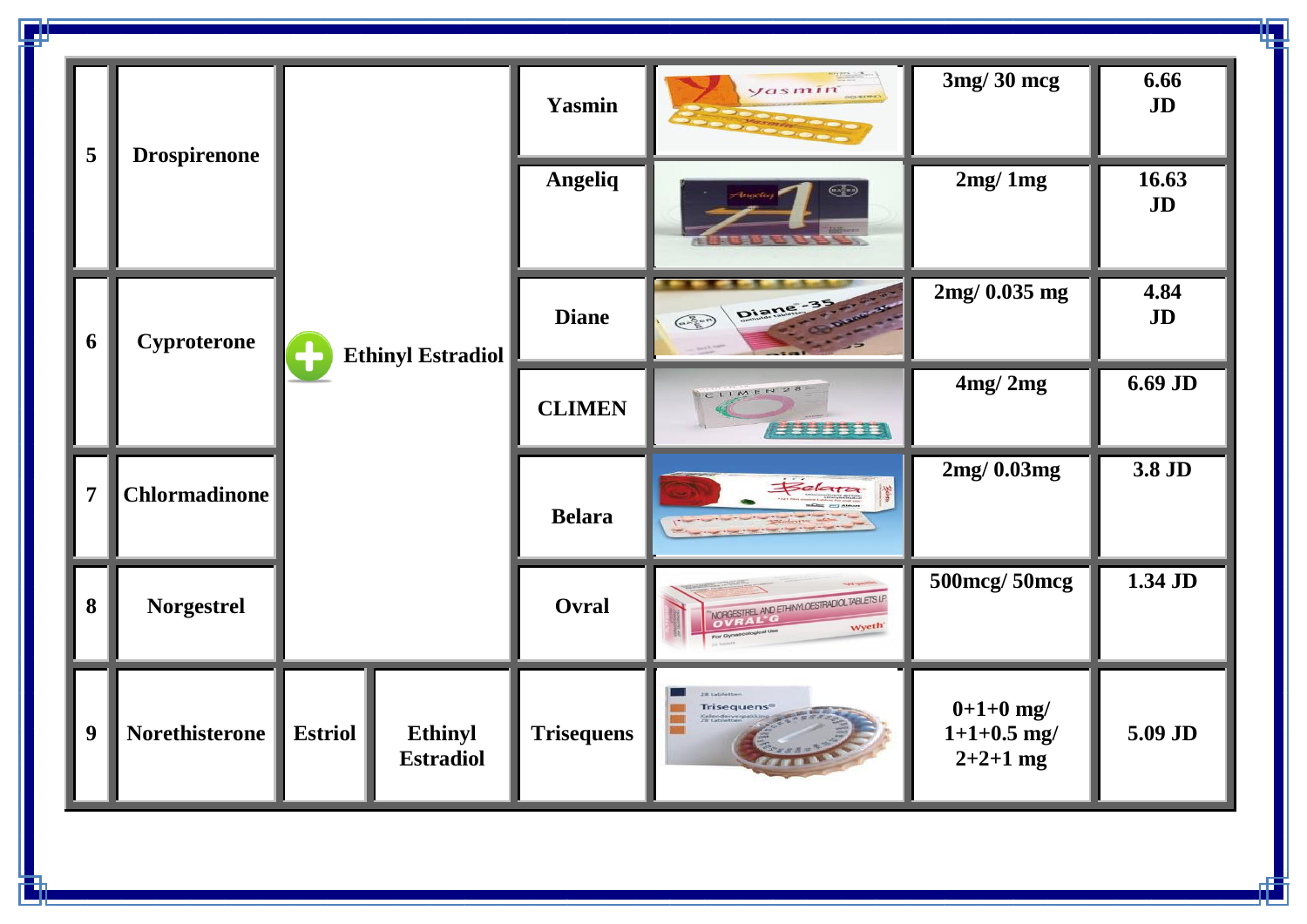## **Progestin Only Mini Pills**

| # | <b>Generic Name</b> | <b>Brand Name</b>     | <b>Picture</b>                                                                                                                                                                             | <b>Dose</b> | <b>Price</b> |
|---|---------------------|-----------------------|--------------------------------------------------------------------------------------------------------------------------------------------------------------------------------------------|-------------|--------------|
|   | Primolut            | <b>Norethisterone</b> | <b>Allian</b><br>トランクのおおいて<br><b>Primolut</b> - Nor 5 mg tablets<br>$\left(\frac{1}{n}\sum_{i=1}^{n}a_{i}x_{i}\right)$<br>$-5$ mg<br>Bayer Schering Pharma<br>$-20$ tablets<br>- пероралко | 5mg         | 3.46<br>JD   |
|   | <b>Aminor</b>       | Norethindrone         | <b>AMINOR</b><br>providence of<br><b>JID Composerers</b><br>盀<br><b>ASSESSMENT</b>                                                                                                         | 5mg         | 2.39<br>JD   |

**Table 1: Contraindications and Precautions**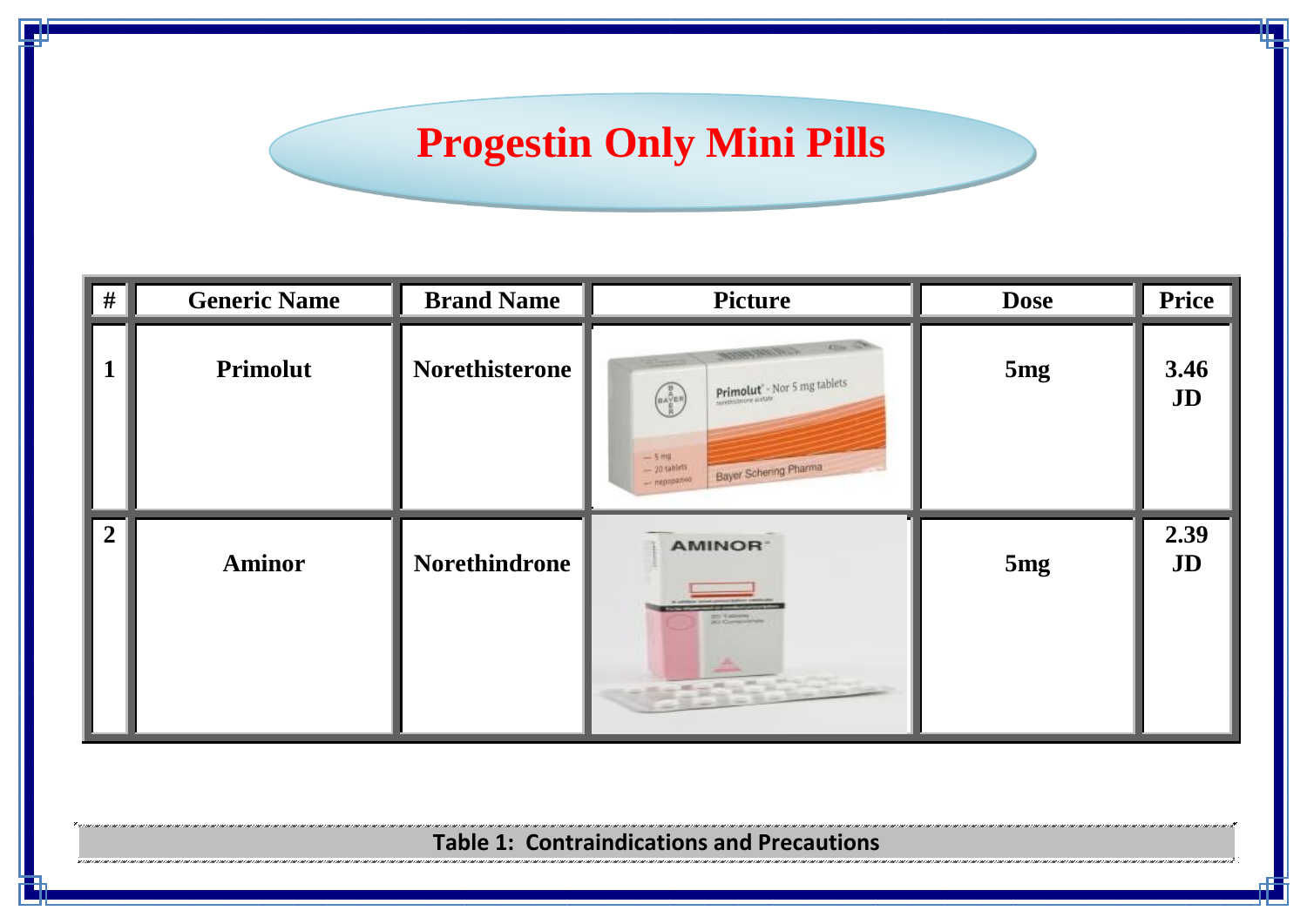### **Contraindications:**

- **active thromboembolic disease**
- **undiagnosed vaginal bleeding**
- **acute or chronic obstructive liver disease**
- $▶$  known or suspected breast cancer
- **known or suspected pregnancy**

### **Precautions :**

- **Hypertension - can use Ocs if hypertension controlled**
- **CVD, hyperlipidemia- OCs with new progestins preferred because of more favorable lipid profile**
- **Diabetes - low dose OCs unlikely to affect glucose control but estrogen may complicate vascular disease**
- **Epilepsy - some anticonvulsants ↓ OCs efficacy due to ↑ metabolism; may require use of OCs with >35ug EE**
- **Hepatitis, cirrhosis - avoid OCs if active disease; may use if liver enzymes have returned to normal**
- **Gallbladder disease - may be exacerbated by OCs**
- **Migraine - avoid OCs if classic or complex ( ↑ risk of stroke)**
- **Inflammatory bowel disease - active diarrhea may reduce absorption and efficacy of OCs and require backup method**
- **Systemic lupus erythematosus - avoid OCs as estrogens can complicate vascular disease**
- **Smoking women over age 35 - if light smoker (<15cigs/day) or on nicotine patch, can use 20 ug EE product with caution**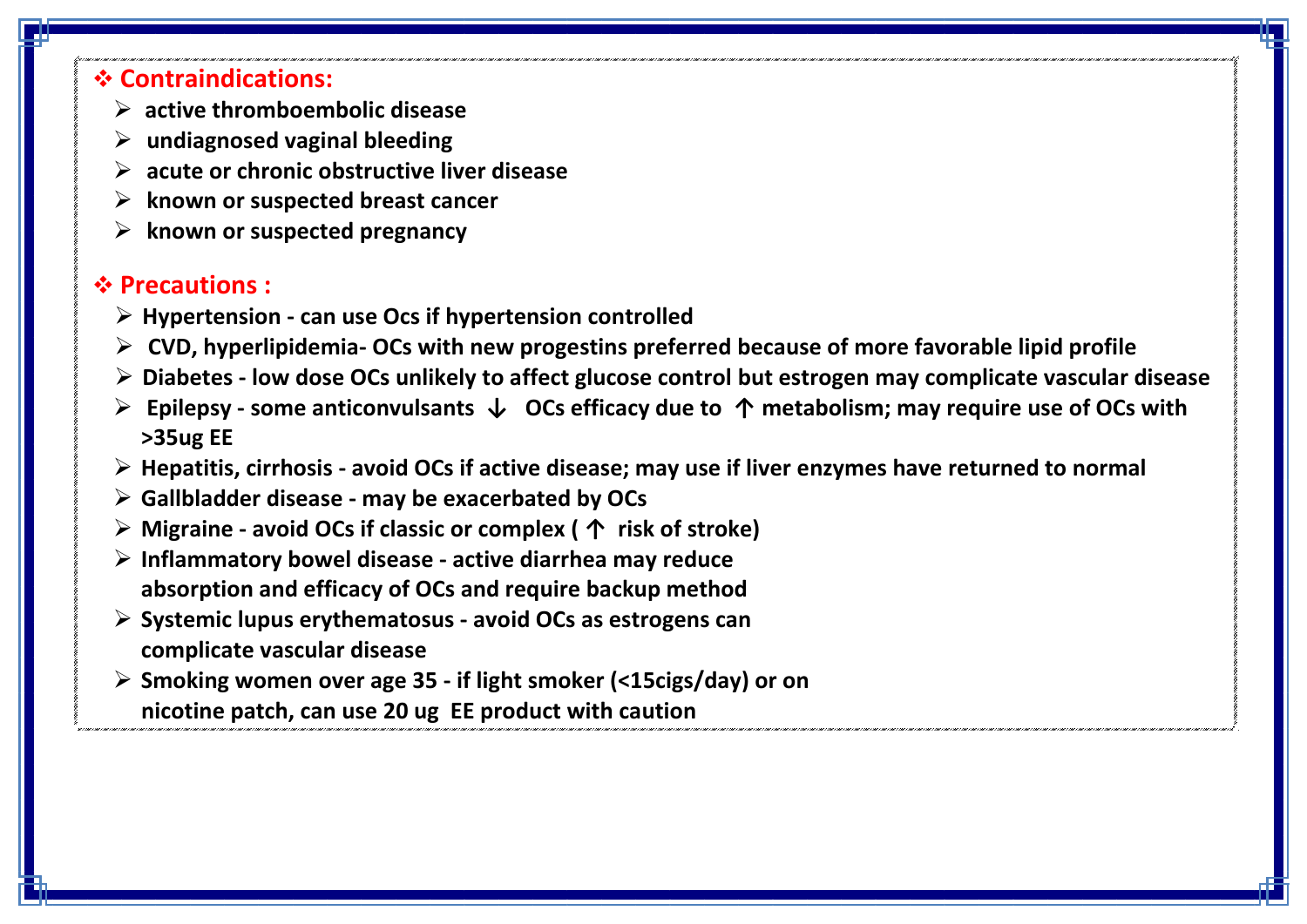#### **Table 2: Benefits & Risks**

#### Benefits:

- **Simple and highly effective**
- **Reduces need for sterilization & abortion**
- S**ignificantly improves menstrual**  symptoms&regularity
	- **Reduces dysmenorrhea and mittelschmerz**
	- **Reduces menstrual blood loss (up to 50%)**
	- **Reduces risk of anemia**
	- **Reduces PMS**
	- **Alleviates menorrhagia/hot flashes in perimenopausal women**
- **Decreases incidence of disease**
	- **bacterial pelvic inflammatory disease (60%)**
	- **ectopic pregnancy**
	- **endometriosis**
	- **\*endometrial cancer ( >50%)**
	- **\*ovarian cancer (>40%)**
	- **ovarian cysts (>60%)**
	- **acne and hirsuitism**
	- **fibrocystic breast disease (50-75%)**
	- **osteoporosis**
	- **rheumatoid arthritis (50%)**
	- **benefit greatest with long term use (>5yr)**
	- **after discontinuing**

#### Risks:

- **Venous thromboembolism = ↑ 3-4x with low dose OCs and further ↑ 2x with new progestins (estrogens ↓ activation of Protein C so ↑ risk of thrombus)**
- **Arterial thrombosis (myocardial infarction and stroke) related to estrogen dose ≥ 50 ug , age >35, smoking, hypertension, and other risk factors for CVD ( ↑ ~2-3x); otherwise no ↑ risk over baseline in young non-smoking**
- **Breast cancer = ↑ 1.5x ; women who started OCs at early age for long duration at greatest risk; persists for 10yrs after d/c (also related to nulliparity/delay in childbearing)**
- **Cervical cancer = ↑ 1.5x with long term use (>5yr) ;also related to early sexual activity & multiple partners**

 **Gall bladder disease = ↑ 1.5x during 1st 5yrs of OC use does not protect against STDs may exacerbate and/or precipitate: hypertension, diabetes, gallbladder and liver disease, SLE, migraine headaches, depression, GERD, vaginal yeast infections**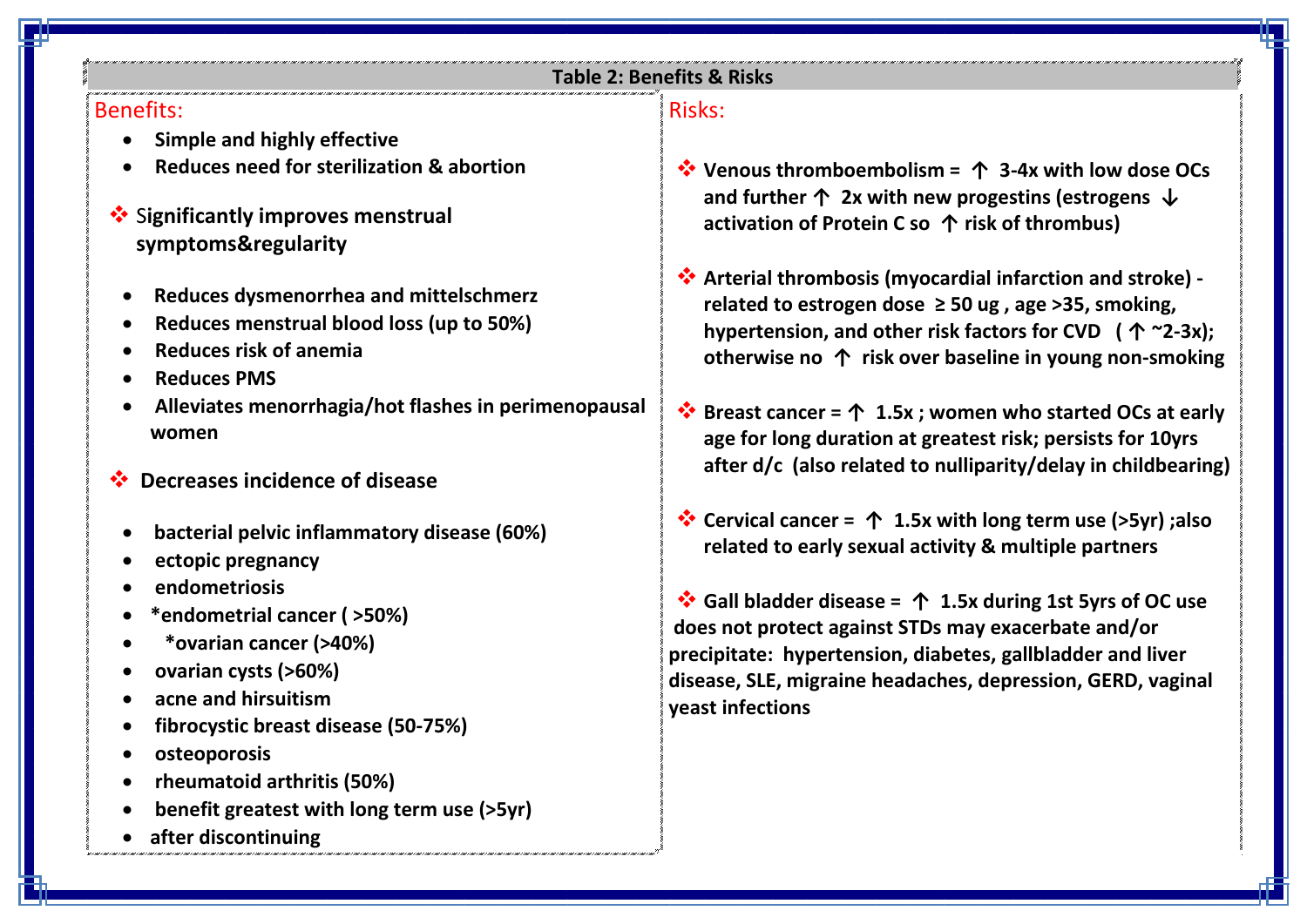- #1 compliance problem especially if no set routine so should try to associate with some activity of daily living
- risk of pregnancy greatest if pills started late or missed at the beginning or very end of a cycle
- a single missed dose of little consequence if remembered within the window of opportunity (12-24 hrs after last dose)
- CHECK WITH PHYSICIAN IF 2 MENSTRUAL PERIODS ARE MISSED IN A ROW

| Miss 1 pill:<br>Take it now and take subsequent pills as usual                                                                                                                                                                                                                                                                                                                                                                                                                                                                                                                                                                                                    | <b>International Planned Parenthood Federation Guidelines:</b><br>(for 21-day pill packs)<br>How long since last pill taken??                                                                                                                                                                                                                                                                                                         |
|-------------------------------------------------------------------------------------------------------------------------------------------------------------------------------------------------------------------------------------------------------------------------------------------------------------------------------------------------------------------------------------------------------------------------------------------------------------------------------------------------------------------------------------------------------------------------------------------------------------------------------------------------------------------|---------------------------------------------------------------------------------------------------------------------------------------------------------------------------------------------------------------------------------------------------------------------------------------------------------------------------------------------------------------------------------------------------------------------------------------|
| Miss 2 pills in a row:<br>•1st 2 weeks:<br>Take 2 pills now and 2 pills the next day<br>Take subsequent pills as usual<br>Use backup method for the 7 days following missed pills<br>$\bullet$ 3 <sup>rd</sup> week*:<br>Discard remainder of pill pack and start new pack that same day<br>Use backup method for the next 7 days<br>May not have a period this month<br>Miss 3 pills in a row *:<br>Discard remainder of pill pack and start new pack that same day;<br>Use backup method for the next 7 days<br>May not have a period this month<br>* Sunday starters should continue taking 1 pill daily until Sunday and<br>then follow instructions as above | 12 hours or less:<br>Take missed pill now<br>Take subsequent pills as usual<br>More than 12 hours:<br>Take missed pill now<br>Discard any other missed pills<br>Use backup method for next 7 days<br>If >7 pills left, finish package as usual and start new one 7 days later as<br>usual<br>If $<$ 7 pills left, finish package as usual but start a new one the next day (no<br>pill free break) - may not have a period this month |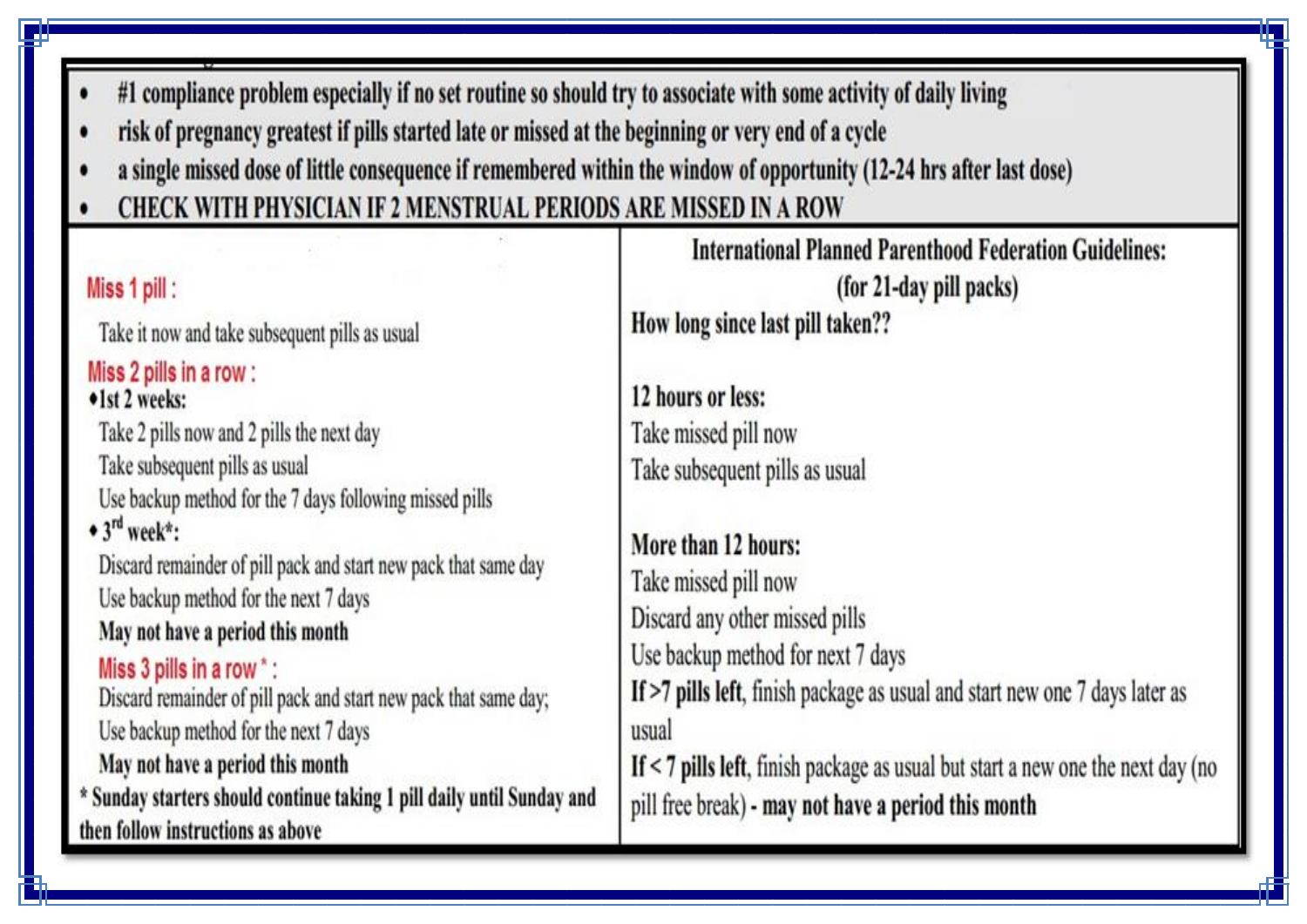

It is recommended to wait 3 months before managing the Side effects because they will disappear after this period. If they persist beyond that then management is recommended.

### **Adverse Effects**

### **Management**

### Estrogen excess

Nausea, breast tenderness, headaches, cydic weight gain due to fluid retention Dysmenorrhea, menorrhagia, uterine fibroid growth

### Estrogen deficiency

Vasomotor symptoms, nervousness, decreased libido Early-cycle (days 1-9) breakthrough bleeding and spotting Absence of withdrawal bleeding (amenorrhea)

Decrease estrogen content in CHC Consider progestin-only methods or IUD Decrease estrogen content in CHC Consider extended-cycle or continuous regimen OC Consider progestin-only methods or IUD NSAIDs for dysmenorrhea

Increase estrogen content in CHC

Increase estrogen content in CHC

Exclude pregnancy Increase estrogen content in CHC if menses is desired. Continue current CHC if amenorrhea acceptable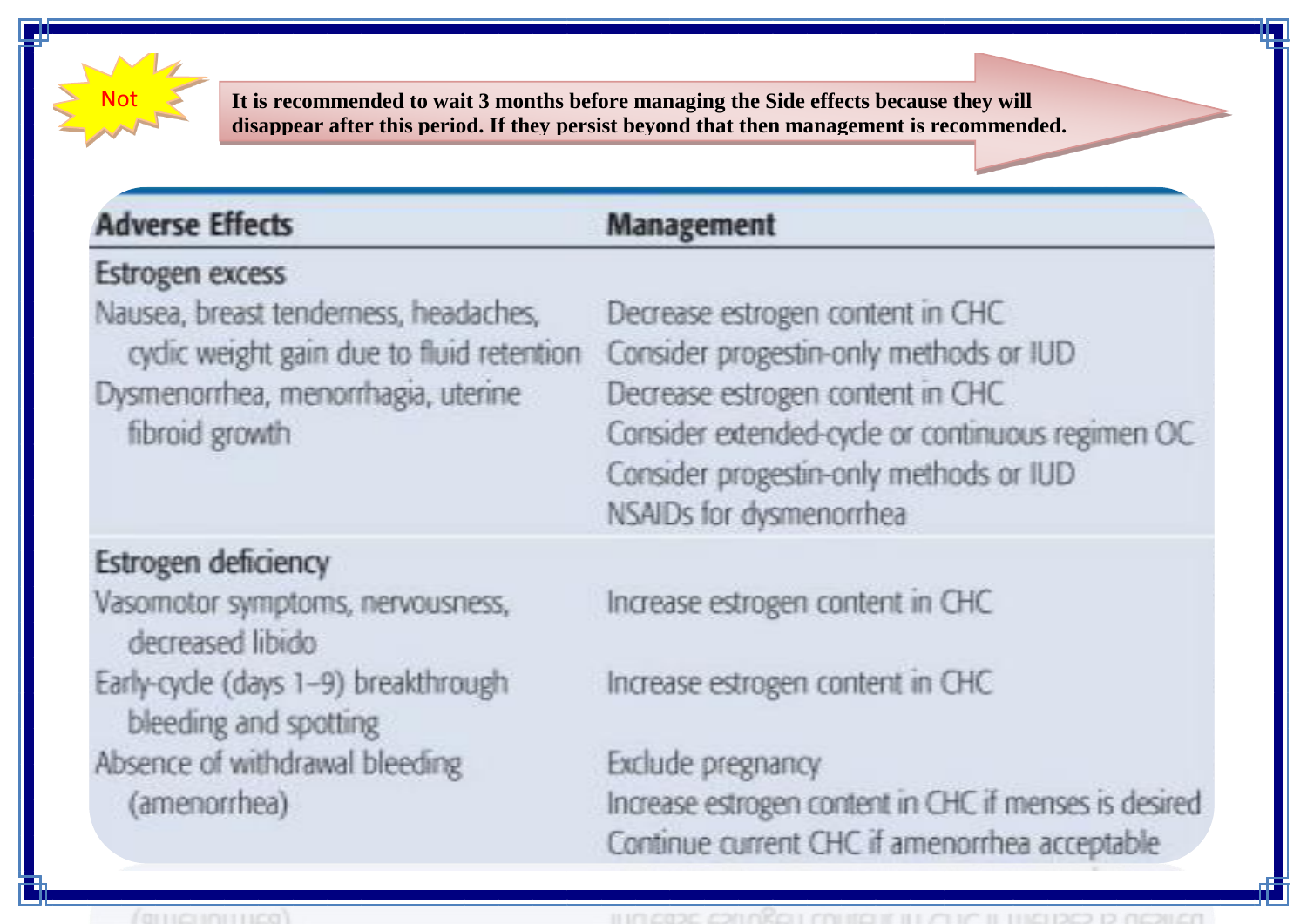

**SIGN** 

Women should be instructed to immediately discontinue oral contraceptives if they experience these warning signs.

# **ACHES - OCs Early Danger Signs**

## **PROBLEM**

Abdominal pain (severe)

Chest pain (severe), SOB

**Headaches** (severe)

 $\mathsf{E}$  ye problems - blurred vision, flashing lights, blindness

Gallbladder disease, pancreatitis, hepatic adenoma, thrombosis Pulmonary embolus or acute MI

Stroke, hypertension, migraine

Stroke, hypertension, vascular insufficiency

Deep vein thrombosis (DVT)

Severe leg pain (calf or thigh)